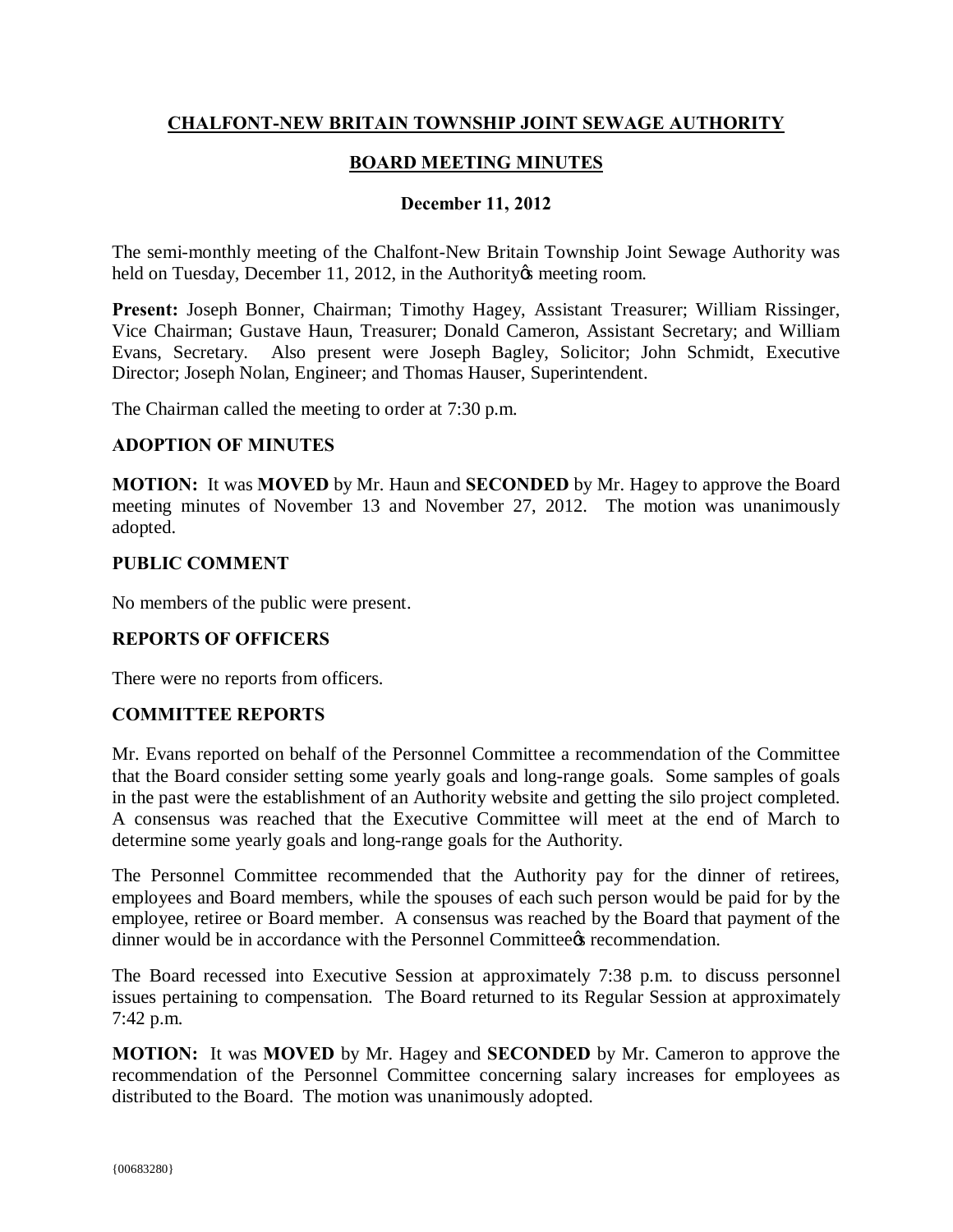### **SUPERINTENDENT'S REPORT – Thomas Hauser**

Mr. Hauser reported that operations for the month of November were normal, precipitation was light.

Precipitation: 1.5 inches Average daily flow: 2.76 MGD Peak day flow: 4.63 MG

Process performance for suspended solids, CBOD and ammonia were in the upper 90% removals. Phosphorous was under a seasonal limit.

A representative from the manufacturer Ozonia was onsite to perform warranty work on the UV System.

Routine plant maintenance was performed as scheduled. In the collection system, the Authority inspected the construction of sewers in the Madison Apartment Complex. Two (2) runs on Skyline Drive were televised.

A Board member asked a question about televising the collection system. Mr. Hauser answered that most of the system has not yet been televised since the new televising truck was purchased. Brittany Farm will be worked on in the future because roads in that vicinity will be paved next year.

In the plant, the No. 1 thickened sludge pump was not pumping at all. Mr. Hauser recommended replacement. The cost of the replacement of the other, older sludge pump was approximately \$13,000-14,000. After a discussion, it was the consensus of the Board to replace the pump.

In the collection system, vents were plunged on Rocky Court West at which location a trap was also repaired.

# **EXECUTIVE DIRECTOR'S REPORT – John E. Schmidt**

Mr. Schmidt reported on a webinar demonstration of the MuniciPAY credit card billing system. Mr. Schmidt indicated that he wanted to see simplicity for customer and staff in using the system. Mr. Haun asked a question about maintenance of customersø credit information, the answer to which was that the Authority would not maintain credit information from customers. Information would go to MuniciPAY $\alpha$  third party $\alpha$  site. Mr. Cameron asked questions about the price charged to customers. Mr. Hagey discussed the fairness of the price of the MuniciPAY website.

**MOTION:** It was **MOVED** by Mr. Evans and **SECONDED** by Mr. Rissinger to authorize use of the MuniciPAY credit card payment system. The motion was unanimously adopted.

Mr. Schmidt reviewed the 6-month budget report with Board members. Mr. Schmidt reviewed Fund 1, the operating revenues and miscellaneous income from scrap metal emerging from Phase II construction. Mr. Schmidt also reviewed expenses, including the reduction of expenses expected for electricity and fuel oil and the potential use of less natural gas than as budgeted. Mr. Schmidt also reviewed administrative expenses and the projects listed for Funds 2 and 3.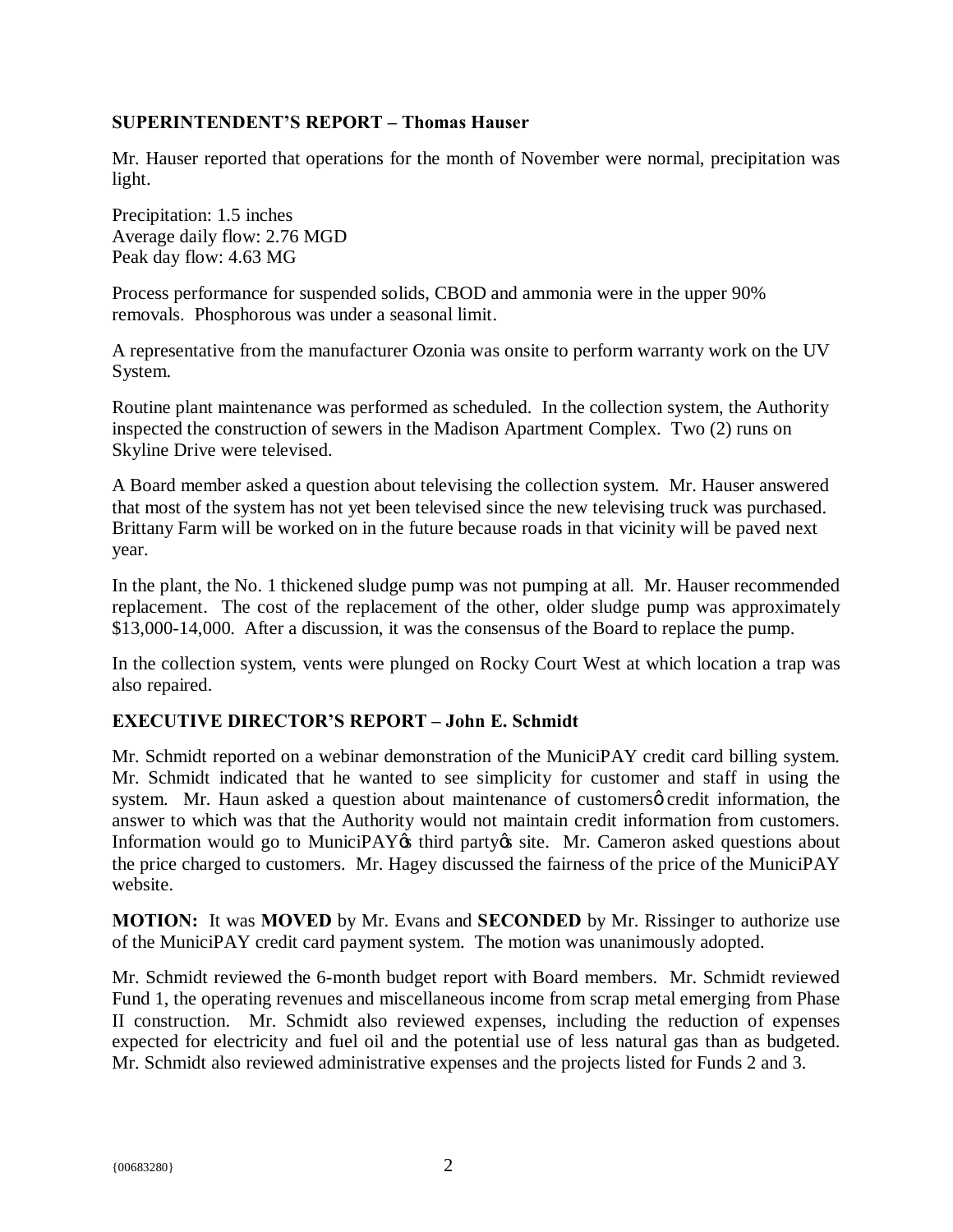Mr. Schmidt reported that the Silo Project is nearly complete. Mr. Schmidt also reviewed Bond proceeds borrowed from Quakertown National Bank. There was a discussion regarding the item of the purchase of a portable flow meter.

Mr. Schmidt reminded the Board to submit pay sheets for recent meetings.

Mr. Schmidt and Mr. Bagley discussed a Sewer Use Ordinance the Solicitor is working on. Mr. Bagley reported that it is almost complete, and contains chapters on connections, inspections in regards to sales of properties, regulation of the disposal of fats, oils and grease and holding tanks.

Mr. Schmidt mentioned that a new vehicle was purchased as authorized at the last meeting and that it will appear on the bill list this evening. Mr. Schmidt reported that an interim bill list had been mailed to the Board.

Mr. Schmidt reviewed with the Board the mechanical permit received from Doylestown Township which noted a waiver of permit fees pending negotiation of a trail easement with the Authority.

Mr. Schmidt reviewed with the Board the request from the Solicitor for an increase in hourly rates for 2013.

Mr. Rissinger asked about any contact by the Borough with regard to Unami Park Trail. Mr. Schmidt indicated that he had not been contacted by the Borough about the Trail. Mr. Rissinger indicated that he had walked along the proposed Unami Park Trail with Borough representatives who indicated that they wished to use part of an Authority easement for part of the trail. Mr. Rissinger indicated that it was pretty obvious where the trail should go. Mr. Schmidt indicated he would reach out to Melissa Shafer.

# **ENGINEER'S REPORT – Joseph Nolan, P. E.**

Mr. Nolan reported that the Silo Project is nearly complete and that payment is being requested for approximately 90% of the project.

The Phase II Project is proceeding. All of the interior walls have been removed and all work is proceeding on schedule.

Mr. Nolan also reported that a meeting had taken place finalizing the Phase III Project and that Mr. Nolan will report on the project to the Board in an upcoming meeting. Mr. Schmidt discussed walking around the site with the Facilities Committee to report on the proposed Phase III Project.

Mr. Nolan presented Requisition No. 120 for Capital Expenditures in the amount of \$199,348.79 and he recommended approval. The Requisition consists mostly of payment for the Silo Project, the Executive Director<sub>®</sub> vehicle (previously approved), and a pump for the Pump Station No. 7 Emergency Pump Project.

**MOTION:** It was **MOVED** by Mr. Haun and **SECONDED** by Mr. Cameron to approve Requisition No. 120 for Capital Expenditures in the amount of \$199,348.79. The Motion was unanimously adopted.